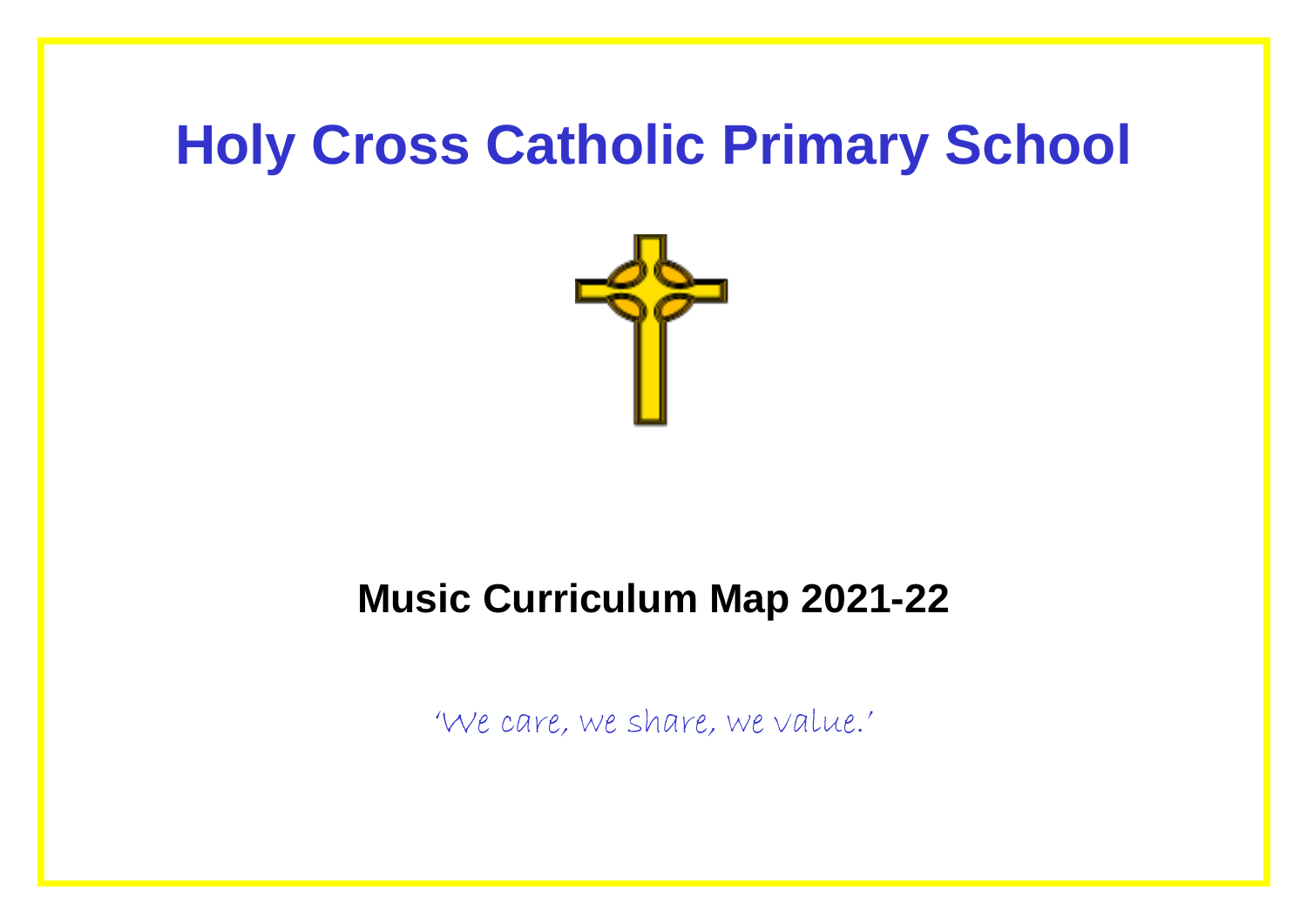|                  | <b>Autumn</b>                                                                                                                                                                                                                                                                                                                                                                                                                                                                                                                                                                                                                                                                                                                                                                                                                                                                                                                        |                                                                                                                                                                                                                                                                                  | <b>Spring</b>                                                                                                                                                                                                                                                              |                                                                                                                                                                                                                                                                                            | <b>Summer</b>                                                                                                                                                                                                                                                                   |                                                                                                                                                                                                                               |  |
|------------------|--------------------------------------------------------------------------------------------------------------------------------------------------------------------------------------------------------------------------------------------------------------------------------------------------------------------------------------------------------------------------------------------------------------------------------------------------------------------------------------------------------------------------------------------------------------------------------------------------------------------------------------------------------------------------------------------------------------------------------------------------------------------------------------------------------------------------------------------------------------------------------------------------------------------------------------|----------------------------------------------------------------------------------------------------------------------------------------------------------------------------------------------------------------------------------------------------------------------------------|----------------------------------------------------------------------------------------------------------------------------------------------------------------------------------------------------------------------------------------------------------------------------|--------------------------------------------------------------------------------------------------------------------------------------------------------------------------------------------------------------------------------------------------------------------------------------------|---------------------------------------------------------------------------------------------------------------------------------------------------------------------------------------------------------------------------------------------------------------------------------|-------------------------------------------------------------------------------------------------------------------------------------------------------------------------------------------------------------------------------|--|
|                  |                                                                                                                                                                                                                                                                                                                                                                                                                                                                                                                                                                                                                                                                                                                                                                                                                                                                                                                                      |                                                                                                                                                                                                                                                                                  |                                                                                                                                                                                                                                                                            |                                                                                                                                                                                                                                                                                            |                                                                                                                                                                                                                                                                                 |                                                                                                                                                                                                                               |  |
| <b>Nursery</b>   | Adds sound effects to stories using instruments.<br>$\bullet$<br>Leads or is led by other children in their music making, ie being a conductor.<br>$\bullet$<br>Listens and responds to others in pair/group music making. Operates equipment such as CD players, MP3 players, handheld<br>$\bullet$<br>devices, keyboards. Plays instruments with control to play loud/ quiet, (dynamics), fast/slow (tempo).<br>Shows control to hold and play instruments to produce a musical sound, e.g. holding a triangle in the air by the string with one<br>$\bullet$<br>hand and playing it with a beater with the other.                                                                                                                                                                                                                                                                                                                 |                                                                                                                                                                                                                                                                                  |                                                                                                                                                                                                                                                                            |                                                                                                                                                                                                                                                                                            |                                                                                                                                                                                                                                                                                 |                                                                                                                                                                                                                               |  |
| <b>Reception</b> | Creates music based on a theme e.g. creates the sounds of the seaside.<br>$\bullet$<br>Finds and records sounds using recording devices. Plays instruments (including imaginary ones such as air guitar) to match<br>$\bullet$<br>the structure of the music, e.g. playing quietly with quiet parts within music, stopping with the music when it stops.<br>Keeps a steady beat whilst playing instruments – his or her own steady beat in his or her creative music making.<br>$\bullet$<br>Taps rhythms to accompany words, e.g. tapping the syllables of names/objects/ animals/lyrics of a song.<br>$\bullet$<br>Creates rhythms using instruments and body percussion.<br>$\bullet$<br>May play along to the beat of the song they are singing or music being listened to.<br>$\bullet$<br>May play along with the rhythm in music, e.g. may play along with the lyrics in songs they are singing or listening to.<br>$\bullet$ |                                                                                                                                                                                                                                                                                  |                                                                                                                                                                                                                                                                            |                                                                                                                                                                                                                                                                                            |                                                                                                                                                                                                                                                                                 |                                                                                                                                                                                                                               |  |
| Year 1           | <b>Exploring</b><br><b>Sounds</b>                                                                                                                                                                                                                                                                                                                                                                                                                                                                                                                                                                                                                                                                                                                                                                                                                                                                                                    | <b>Exploring Time</b>                                                                                                                                                                                                                                                            | You can't stop<br>the beat!                                                                                                                                                                                                                                                | The high and low<br>of it                                                                                                                                                                                                                                                                  | <b>Exploring</b><br>instruments and<br>symbols                                                                                                                                                                                                                                  | <b>Terrific</b><br><b>Textures of</b><br><b>Music</b>                                                                                                                                                                         |  |
|                  | This unit develops<br>children's ability to<br>identify different<br>sounds and to<br>change and use<br>sounds expressively<br>in response to a<br>stimulus. During this<br>unit, children make<br>a variety of sounds<br>with their voices,<br>bodies, found<br>objects and                                                                                                                                                                                                                                                                                                                                                                                                                                                                                                                                                                                                                                                         | This unit develops<br>children's ability to<br>discriminate<br>between longer and<br>shorter sounds, and<br>to use them to<br>create interesting<br>sequences of sound.<br>During the unit<br>children explore the<br>duration of vocal<br>and instrumental<br>sounds. They play | This unit develops<br>children's ability to<br>recognise the<br>difference between<br>pulse and rhythm<br>and to perform with<br>a sense of pulse.<br>During this unit,<br>children use songs<br>and activities to<br>develop confidence<br>in singing and<br>playing to a | This unit develops<br>children's ability to<br>discriminate between<br>higher and lower<br>sounds and to create<br>simple melodic<br>patterns. During this<br>unit they learn to<br>control the pitch of<br>their voices and<br>instruments by<br>moving higher and<br>lower both in steps | This unit develops<br>children's ability to<br>recognise different<br>ways sounds are<br>made and changed<br>and to name, and<br>know how to play, a<br>variety of classroom<br>instruments. During<br>this unit children<br>explore classroom<br>instruments and<br>learn that | This unit<br>develops<br>children's ability<br>to recognise how<br>sounds and<br>instruments can<br>be used<br>expressively and<br>combined to<br>create music in<br>response to a<br>stimulus. During<br>this unit, children |  |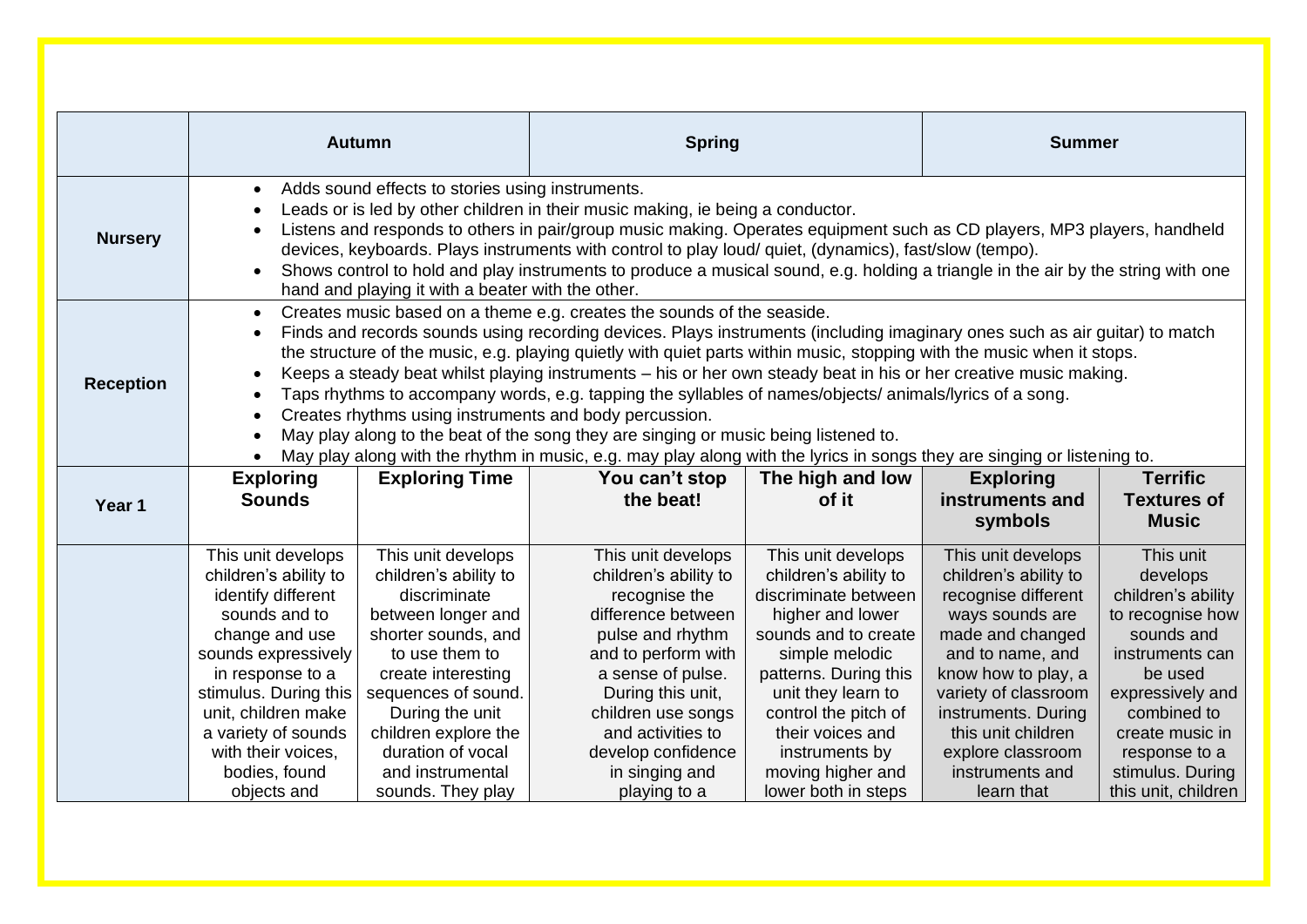| explore how<br>instruments, and<br>percussion<br>common pulse.<br>and leaps and<br>instruments that<br>explore how these<br>instruments with<br>They respond to<br>make sounds in<br>sounds can be<br>holding the same<br>sounds can be<br>control and<br>and explore<br>note. They create<br>similar ways can be<br>changed, |
|-------------------------------------------------------------------------------------------------------------------------------------------------------------------------------------------------------------------------------------------------------------------------------------------------------------------------------|
|                                                                                                                                                                                                                                                                                                                               |
|                                                                                                                                                                                                                                                                                                                               |
|                                                                                                                                                                                                                                                                                                                               |
| changed and used<br>sensitivity, paying<br>changes of speed<br>simple melodic<br>grouped into families.<br>combined and                                                                                                                                                                                                       |
| (tempo) and repeat<br>patterns and use<br>expressively in<br>They create symbols<br>organised to<br>attention to                                                                                                                                                                                                              |
| dynamics, tempo<br>and create simple<br>changes in pitch<br>that represent the<br>create a class<br>response to a                                                                                                                                                                                                             |
| stimulus. They use<br>and pitch. Towards<br>rhythmic phrases.<br>expressively to<br>various ways an<br>composition.                                                                                                                                                                                                           |
| this knowledge to<br>the end of the unit<br>They use these<br>respond to the stimuli<br>instrument can be<br>They respond to                                                                                                                                                                                                  |
| select sounds that<br>the children begin to<br>skills to create an<br>of stories.<br>played and use these<br>stimuli suggested                                                                                                                                                                                                |
| reflect the mood of<br>to help create a<br>by the weather<br>organise their<br>accompaniment for                                                                                                                                                                                                                              |
| sounds within a<br>sequence of sounds.<br>and explore ways<br>chants and songs.<br>a song or chant.                                                                                                                                                                                                                           |
| This leads to the<br>This unit should be<br>in which sounds<br>steady pulse. They                                                                                                                                                                                                                                             |
| creation of a class<br>record their sound<br>revisited during the<br>can be used                                                                                                                                                                                                                                              |
| performance that<br>key stage as many<br>expressively.<br>sequences using                                                                                                                                                                                                                                                     |
| uses sounds to<br>symbols.<br>times as needed to<br>They record their                                                                                                                                                                                                                                                         |
| heighten the effect<br>ensure that all, or at<br>compositions                                                                                                                                                                                                                                                                 |
| of a chosen story.<br>least the great<br>using pictures,                                                                                                                                                                                                                                                                      |
| majority, of the<br>symbols and                                                                                                                                                                                                                                                                                               |
| class have achieved<br>words.                                                                                                                                                                                                                                                                                                 |
| the expectation.                                                                                                                                                                                                                                                                                                              |
| <b>Duration Journey</b><br>Mix it up<br><b>Soaring high</b><br>Now it's your<br><b>Keeping it steady</b><br><b>Weather</b>                                                                                                                                                                                                    |
| Year <sub>2</sub><br>soundscapes<br>turn                                                                                                                                                                                                                                                                                      |
|                                                                                                                                                                                                                                                                                                                               |
| This unit builds on<br>This unit builds on<br>This unit builds<br>This unit builds<br>This unit builds on<br>This unit builds on                                                                                                                                                                                              |
| children's<br>on children's<br>on children's<br>children's<br>children's<br>children's                                                                                                                                                                                                                                        |
| knowledge from<br>knowledge from<br>knowledge from<br>knowledge from<br>knowledge from<br>knowledge from                                                                                                                                                                                                                      |
| year 1 and their<br>year 1 and their<br>year 1 and their<br>year 1 and their<br>year 1 and their<br>year 1 and their                                                                                                                                                                                                          |
| ability to identify<br>ability to discriminate<br>ability to recognise<br>ability to<br>ability to<br>ability to                                                                                                                                                                                                              |
| different sounds and<br>the difference<br>between longer and<br>discriminate<br>recognise<br>recognise how                                                                                                                                                                                                                    |
| sounds and<br>to change and use<br>shorter sounds, and<br>between pulse and<br>between higher and<br>different ways                                                                                                                                                                                                           |
| sounds expressively<br>to use them to<br>rhythm and to<br>lower sounds and to<br>sounds are<br>instruments can                                                                                                                                                                                                                |
| perform with a<br>made and<br>in response to a<br>create interesting<br>create simple<br>be used                                                                                                                                                                                                                              |
| changed and to<br>stimulus. During this<br>sequences of sound.<br>sense of pulse.<br>melodic patterns.<br>expressively and                                                                                                                                                                                                    |
| unit, children make<br>During the unit<br>During this unit,<br>During this unit they<br>name, and know<br>combined to                                                                                                                                                                                                         |
| children will be<br>a variety of sounds<br>children explore the<br>learn to control the<br>how to play, a<br>create music in                                                                                                                                                                                                  |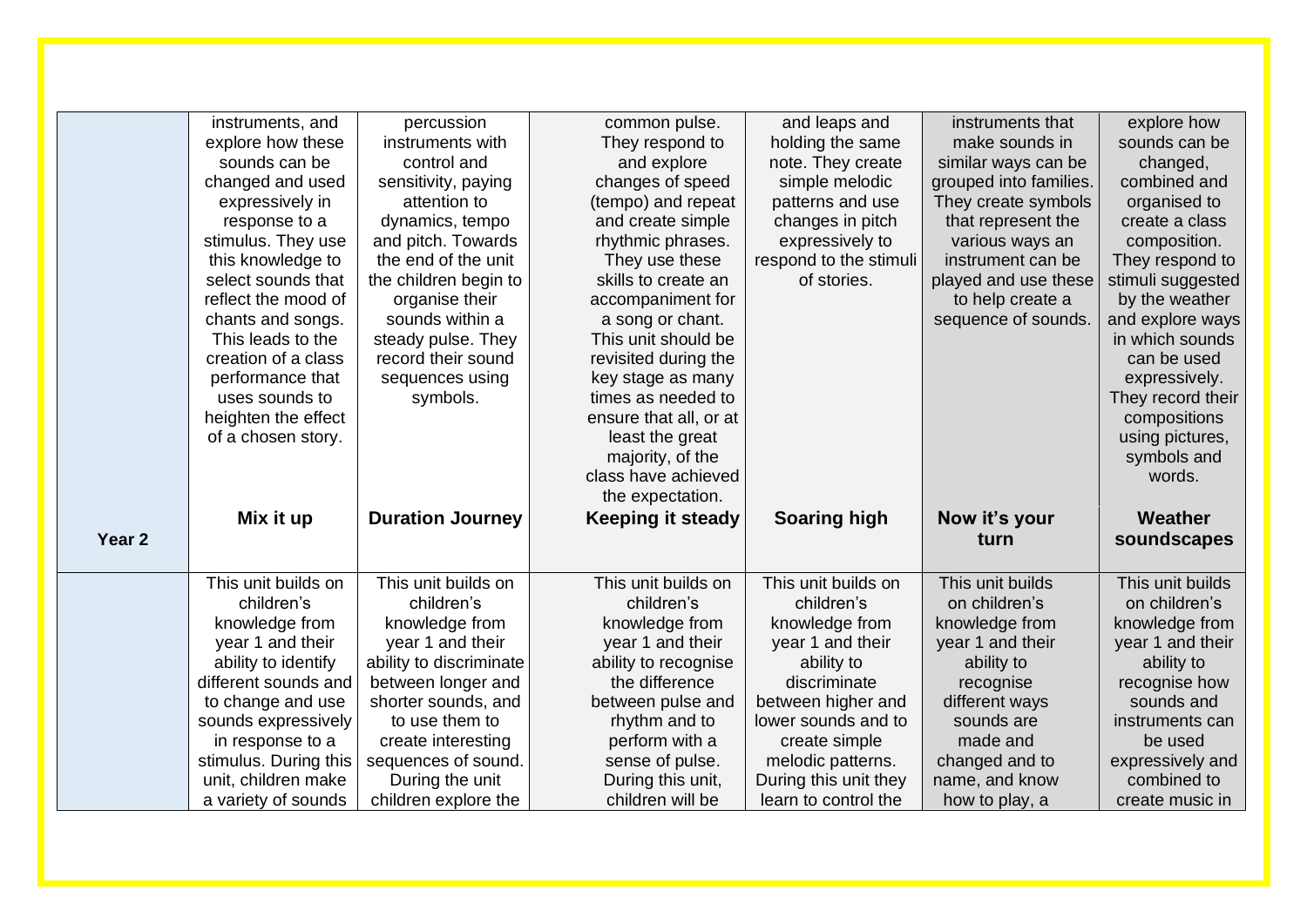|                   | with their voices,                           | duration of vocal                  | introduced to                      | pitch of their voices                  | variety of                  | response to a                    |
|-------------------|----------------------------------------------|------------------------------------|------------------------------------|----------------------------------------|-----------------------------|----------------------------------|
|                   | bodies, found                                | and instrumental                   | rhythmic notation                  | and instruments by                     | classroom                   | stimulus. During                 |
|                   | objects and                                  | sounds. They play                  | and build on the last              | moving higher and                      | instruments.                | this unit, children              |
|                   | instruments, and                             | percussion                         | half term's work.                  | lower both in steps                    | During this unit            | explore how                      |
|                   | explore how these                            | instruments with                   | They will then                     | and leaps and                          | children will               | sounds can be                    |
|                   | sounds can be                                | control and                        | produce a written                  | holding the same                       | create a                    | changed,                         |
|                   | changed and used                             | sensitivity, paying                | rhythmical                         | note. They will learn                  | composition                 | combined and                     |
|                   | expressively in                              | attention to                       | composition which                  | to perform pieces of                   | using different             | organised to                     |
|                   | response to a                                | dynamics, tempo                    | they will perform.                 | music using letter                     | instruments and             | create a class                   |
|                   | stimulus. They use                           | and pitch. Towards                 |                                    | notation on                            | the knowledge               | composition.                     |
|                   | this knowledge to                            | the end of the unit                |                                    | instruments.                           | they have                   | They will use the                |
|                   | select sounds that                           | the children begin to              |                                    |                                        | developed. They             | expressive                       |
|                   | reflect the mood of                          | organise their                     |                                    |                                        | will notate their           | elements of                      |
|                   | chants and songs.                            | sounds within a                    |                                    |                                        | work using                  | music to create a                |
|                   | This will work to                            | steady pulse. They                 |                                    |                                        | symbols they                | soundscape and                   |
|                   | develop a sense of                           | record their sound                 |                                    |                                        | create.                     | a graphic score.                 |
|                   | pulse and time                               | sequences using                    |                                    |                                        |                             |                                  |
|                   | within music.                                | pictures.                          |                                    |                                        |                             |                                  |
|                   |                                              |                                    |                                    |                                        |                             |                                  |
|                   | A trip to the Zoo                            | <b>Exploring</b>                   | Amazing                            | <b>Music from the</b>                  | <b>Graphic</b>              | <b>Summer</b>                    |
| Year <sub>3</sub> |                                              | <b>Ostinatos</b>                   | <b>Arrangements</b>                | <b>East</b>                            | <b>Scores</b>               | <b>Sounds</b>                    |
|                   |                                              |                                    |                                    |                                        |                             |                                  |
|                   | This unit develops                           | This unit develops                 | This unit develops                 | This unit develops                     | This unit                   | This unit                        |
|                   | children's ability to                        | children's ability to              | children's ability to              | children's ability to                  | develops                    | develops                         |
|                   | create, perform and                          | create simple                      | create, combine and                | recognise, and use,                    | children's ability          | children's ability               |
|                   | analyse short                                | rhythmic patterns                  | perform rhythmic                   | pentatonic scales                      | to create,                  | to recognise and                 |
|                   | descriptive                                  | and perform them                   | and melodic                        | and create short                       | perform and                 | explore some                     |
|                   | compositions that                            | rhythmically using                 | material as part of a              | melodies and                           | analyse                     | characteristics of               |
|                   | combine sounds.                              | notation as a                      | class performance                  | accompaniments. In                     | expressive                  | singing games. It                |
|                   | movements and                                | support. In this unit,             | of a song. In this                 | this unit pupils sing                  | compositions                | consolidates their               |
|                   | words. In this unit,                         | children extend their              | unit, children                     | songs based on a                       | and extend their            | sense of pulse                   |
|                   | children learn to                            | understanding of                   | develop their                      | pentatonic scale.                      | sound                       | and ability to                   |
|                   | recognise how                                | rhythmic patterns,                 | understanding of                   | They improvise with                    | vocabulary. In              | perform with                     |
|                   | sounds can be used                           | and in particular,                 | how instruments                    | the five notes of a                    | this unit, children         | others. In this                  |
|                   | to describe different<br>things, eg animals. | ostinato. They<br>create their own | can be used to<br>accompany songs. | pentatonic scale<br>and play them on a | develop<br>understanding of | unit children sing<br>and play a |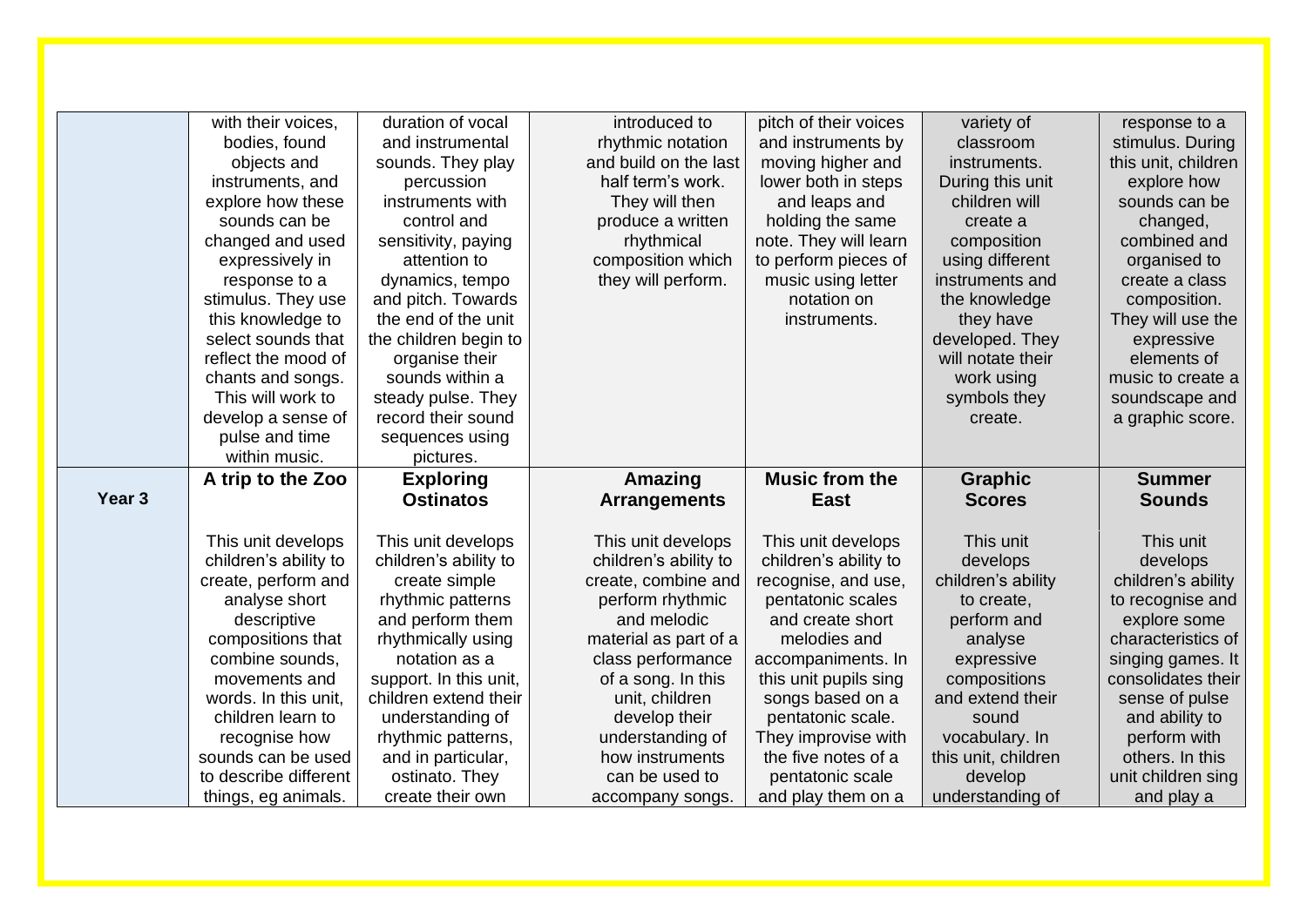|                      | Using this<br>understanding, they<br>create their own<br>music in pairs, add<br>movement and<br>narration and<br>rehearse towards a | patterns and play<br>them separately and<br>in combination with<br>other patterns. They<br>identify repeated<br>patterns in different<br>types of music. | They explore a<br>variety of<br>accompaniment<br>devices, select<br>appropriate phrases<br>and patterns, and<br>practise and | range of pitched<br>instruments,<br>individually and<br>together. They use<br>the scale to make<br>up simple songs<br>and | how the sounds<br>made on<br>different musical<br>instruments can<br>be used<br>expressively.<br>They explore | selection of<br>traditional and<br>contemporary<br>singing games.<br>They look at their<br>characteristics,<br>eg structure, |
|----------------------|-------------------------------------------------------------------------------------------------------------------------------------|----------------------------------------------------------------------------------------------------------------------------------------------------------|------------------------------------------------------------------------------------------------------------------------------|---------------------------------------------------------------------------------------------------------------------------|---------------------------------------------------------------------------------------------------------------|------------------------------------------------------------------------------------------------------------------------------|
|                      | final performance<br>for others. During                                                                                             |                                                                                                                                                          | rehearse towards a<br>final class                                                                                            | accompaniments.                                                                                                           | how sounds can<br>describe the                                                                                | tempo, rhythm,<br>tunes, words,                                                                                              |
|                      | the unit they explore<br>how the elements of                                                                                        |                                                                                                                                                          | performance.                                                                                                                 |                                                                                                                           | moods<br>stimulated by                                                                                        | actions. They<br>think about the                                                                                             |
|                      | pitch, duration,<br>dynamics and                                                                                                    |                                                                                                                                                          |                                                                                                                              |                                                                                                                           | pictures and<br>words. They                                                                                   | origins and uses<br>of singing                                                                                               |
|                      | tempo can be<br>combined to                                                                                                         |                                                                                                                                                          |                                                                                                                              |                                                                                                                           | create simple<br>compositions                                                                                 | games.                                                                                                                       |
|                      | describe different                                                                                                                  |                                                                                                                                                          |                                                                                                                              |                                                                                                                           | combining                                                                                                     |                                                                                                                              |
|                      | sounds, eg animal<br>sounds.                                                                                                        |                                                                                                                                                          |                                                                                                                              |                                                                                                                           | rhythm and<br>melody and                                                                                      |                                                                                                                              |
|                      |                                                                                                                                     |                                                                                                                                                          |                                                                                                                              |                                                                                                                           | share these with                                                                                              |                                                                                                                              |
|                      |                                                                                                                                     |                                                                                                                                                          |                                                                                                                              |                                                                                                                           | the class. They<br>begin to explore                                                                           |                                                                                                                              |
|                      |                                                                                                                                     |                                                                                                                                                          |                                                                                                                              |                                                                                                                           | the more                                                                                                      |                                                                                                                              |
|                      |                                                                                                                                     |                                                                                                                                                          |                                                                                                                              |                                                                                                                           | abstract use of<br>sounds.                                                                                    |                                                                                                                              |
|                      | Here's your                                                                                                                         | <b>Reading music</b>                                                                                                                                     | <b>Reaching new</b>                                                                                                          | Make it your                                                                                                              | <b>Fantastic 5s</b>                                                                                           | <b>Time to shine</b>                                                                                                         |
| Year 4               | instrument                                                                                                                          |                                                                                                                                                          | heights                                                                                                                      | own!                                                                                                                      |                                                                                                               |                                                                                                                              |
|                      | In this unit children                                                                                                               | This unit, while                                                                                                                                         | In this unit children                                                                                                        | This unit will focus                                                                                                      | This unit will                                                                                                | In this unit                                                                                                                 |
|                      | will be given an                                                                                                                    | further developing                                                                                                                                       | will be introduced                                                                                                           | on ensemble skills                                                                                                        | focus on                                                                                                      | children will                                                                                                                |
| <b>Wider</b>         | instrument to learn                                                                                                                 | their instrumental                                                                                                                                       | into a large                                                                                                                 | and the children will<br>create a class                                                                                   | composition and                                                                                               | prepare for a                                                                                                                |
| <b>Opportunities</b> | with and develop<br>their musical                                                                                                   | technique, will also<br>introduce pitch and                                                                                                              | compass of notes<br>and secure prior                                                                                         | orchestra. There will                                                                                                     | improvisation<br>using a                                                                                      | class concert.<br>They will                                                                                                  |
| <b>Brass</b>         | knowledge, building                                                                                                                 | rhythm notation.                                                                                                                                         | learning.                                                                                                                    | be two or three part                                                                                                      | pentatonic scale.                                                                                             | rehearse as a                                                                                                                |
|                      | on prior learning.                                                                                                                  | Children will play                                                                                                                                       |                                                                                                                              | pieces and playing                                                                                                        | They will explore                                                                                             | class and                                                                                                                    |
|                      | They will begin to                                                                                                                  | simple pieces of                                                                                                                                         |                                                                                                                              | in a round. Further                                                                                                       | structure and                                                                                                 | individually and                                                                                                             |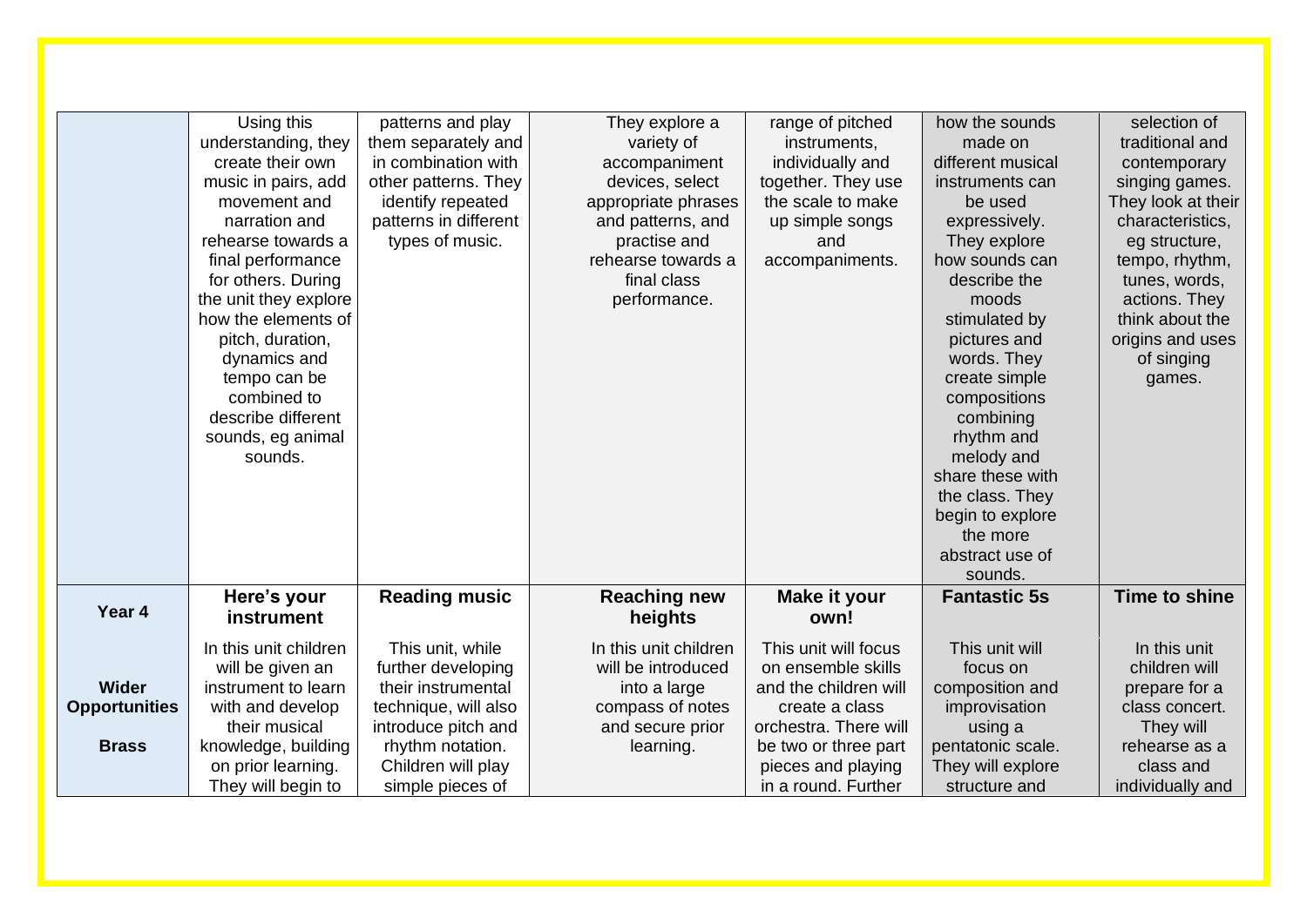| Year 5                                               | explore the<br>instrument and<br>various techniques<br>they will need in<br>order to play with<br>some control<br>Here's your<br>instrument                                                                                                                                                | music using<br>notation.<br><b>Reading music</b>                                                                                                                                                      | <b>Reaching new</b><br>heights                                                                                   | to this there will be<br>a development of<br>instrumental skills.<br><b>Make it your</b><br>own!                                                                                                                                                         | texture within<br>this and using<br>their instruments<br>be able to<br>maintain a part<br>in a class<br>performance.<br><b>Fantastic 5s</b>                                                                                                                  | put together a<br>programme to<br>perform.<br><b>Time to shine</b>                                                                                                            |
|------------------------------------------------------|--------------------------------------------------------------------------------------------------------------------------------------------------------------------------------------------------------------------------------------------------------------------------------------------|-------------------------------------------------------------------------------------------------------------------------------------------------------------------------------------------------------|------------------------------------------------------------------------------------------------------------------|----------------------------------------------------------------------------------------------------------------------------------------------------------------------------------------------------------------------------------------------------------|--------------------------------------------------------------------------------------------------------------------------------------------------------------------------------------------------------------------------------------------------------------|-------------------------------------------------------------------------------------------------------------------------------------------------------------------------------|
| <b>Wider</b><br><b>Opportunities</b><br><b>Brass</b> | In this unit children<br>will be given an<br>instrument to learn<br>with and develop<br>their musical<br>knowledge, building<br>on prior learning.<br>They will begin to<br>explore the<br>instrument and<br>various techniques<br>they will need in<br>order to play with<br>some control | This unit, while<br>further developing<br>their instrumental<br>technique, will also<br>introduce pitch and<br>rhythm notation.<br>Children will play<br>simple pieces of<br>music using<br>notation. | In this unit children<br>will be introduced<br>into a large<br>compass of notes<br>and secure prior<br>learning. | This unit will focus<br>on ensemble skills<br>and the children will<br>create a class<br>orchestra. There will<br>be two or three part<br>pieces and playing<br>in a round. Further<br>to this there will be<br>a development of<br>instrumental skills. | This unit will<br>focus on<br>composition and<br>improvisation<br>using a<br>pentatonic scale.<br>They will explore<br>structure and<br>texture within<br>this and using<br>their instruments<br>be able to<br>maintain a part<br>in a class<br>performance. | In this unit<br>children will<br>prepare for a<br>class concert.<br>They will<br>rehearse as a<br>class and<br>individually and<br>put together a<br>programme to<br>perform. |
| Year <sub>6</sub>                                    | <b>African</b><br><b>Drumming</b>                                                                                                                                                                                                                                                          | <b>Music in the</b><br>media                                                                                                                                                                          | Reggae                                                                                                           | <b>Folk Song</b>                                                                                                                                                                                                                                         | <b>Modal Jazz</b>                                                                                                                                                                                                                                            | 3 Minute<br><b>Musical</b>                                                                                                                                                    |
|                                                      | This unit develops<br>the children's ability                                                                                                                                                                                                                                               | This unit aims to<br>give the children the                                                                                                                                                            | This unit explores<br>reggae music and                                                                           | This unit explores<br>the traditions of folk                                                                                                                                                                                                             | This unit will<br>build on skills in                                                                                                                                                                                                                         | This unit will pull<br>together musical                                                                                                                                       |
|                                                      | to perform rhythmic                                                                                                                                                                                                                                                                        | experience of being                                                                                                                                                                                   | culture it comes                                                                                                 | music from different                                                                                                                                                                                                                                     | composition and                                                                                                                                                                                                                                              | skills from over                                                                                                                                                              |
|                                                      | patterns confidently                                                                                                                                                                                                                                                                       | "film soundtrack                                                                                                                                                                                      | from. The children                                                                                               | countries and                                                                                                                                                                                                                                            | improvisation                                                                                                                                                                                                                                                | the years to                                                                                                                                                                  |
|                                                      | and with a strong                                                                                                                                                                                                                                                                          | composers" and                                                                                                                                                                                        | explore the strong                                                                                               | cultures. Children                                                                                                                                                                                                                                       | using modal                                                                                                                                                                                                                                                  | compose a three                                                                                                                                                               |
|                                                      | sense of pulse. In                                                                                                                                                                                                                                                                         | explores the                                                                                                                                                                                          | and weak beats of                                                                                                | will learn different                                                                                                                                                                                                                                     | jazz. Children                                                                                                                                                                                                                                               | minute musical.                                                                                                                                                               |
|                                                      | this unit, they learn                                                                                                                                                                                                                                                                      | challenges and<br>musical devices                                                                                                                                                                     | the bar, syncopation<br>and the effect that                                                                      | folk songs from<br>around the world                                                                                                                                                                                                                      | will listen to,                                                                                                                                                                                                                                              | Children will                                                                                                                                                                 |
|                                                      | basic rhythmic                                                                                                                                                                                                                                                                             |                                                                                                                                                                                                       |                                                                                                                  |                                                                                                                                                                                                                                                          | perform,                                                                                                                                                                                                                                                     | compose a song                                                                                                                                                                |